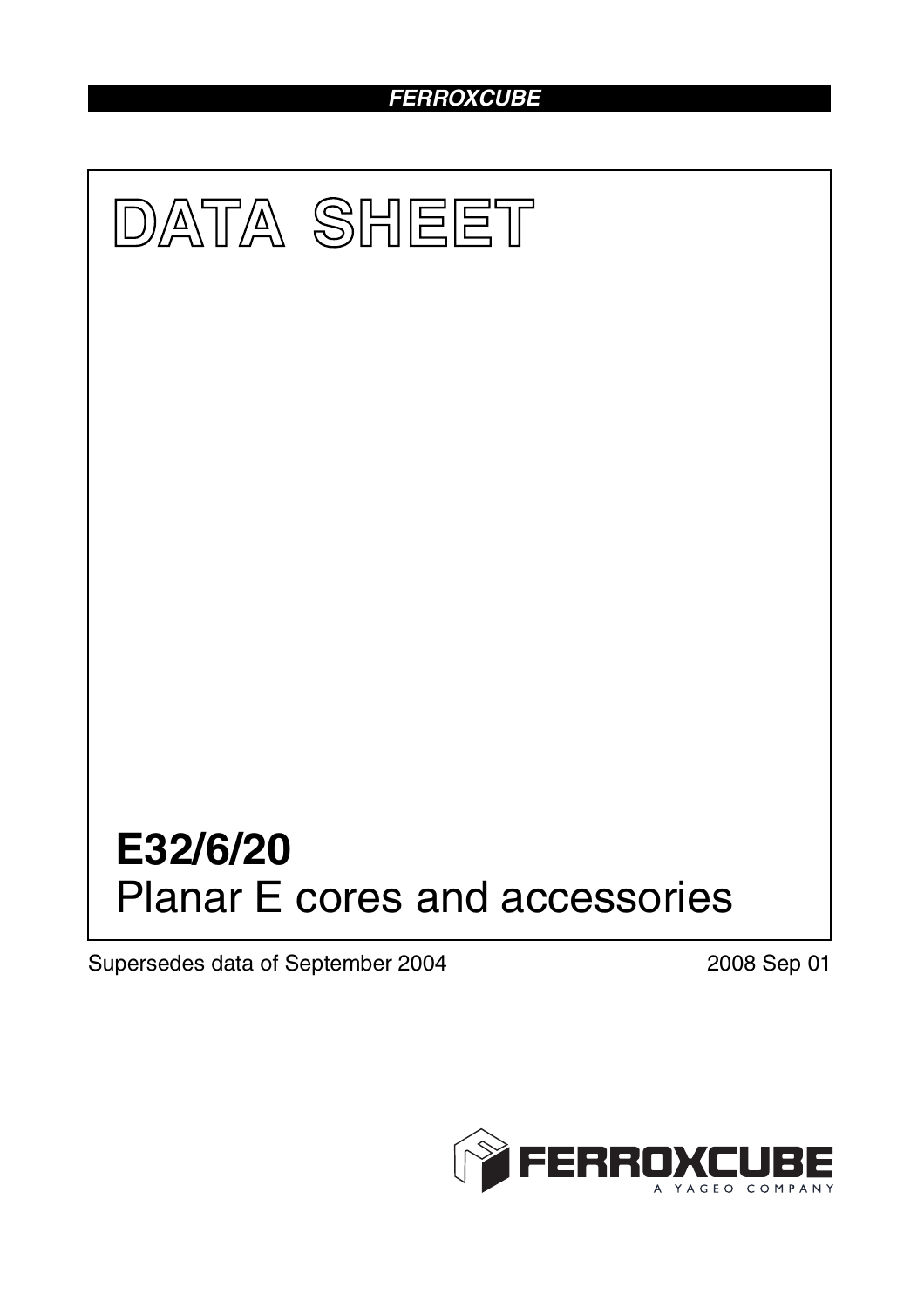| ×<br>۰, |  |
|---------|--|
|---------|--|

| Effective core parameters of a set of E cores |  |  |  |
|-----------------------------------------------|--|--|--|
|-----------------------------------------------|--|--|--|

| <b>SYMBOL</b>             | <b>PARAMETER</b>  | <b>VALUE</b> | <b>UNIT</b>     |
|---------------------------|-------------------|--------------|-----------------|
| $\Sigma(I/A)$             | core factor (C1)  | 0.323        | $mm-1$          |
| $V_{e}$                   | effective volume  | 5380         | mm <sup>3</sup> |
| l <sub>e</sub>            | effective length  | 41.4         | mm              |
| $\mathsf{A}_{\mathsf{e}}$ | effective area    | 130          | mm <sup>2</sup> |
| min                       | minimum area      | 130          | mm <sup>2</sup> |
| m                         | mass of core half | $\approx$ 13 | g               |



## **Effective core parameters of an E/PLT combination**

| <b>SYMBOL</b>             | <b>PARAMETER</b> | <b>VALUE</b> | <b>UNIT</b>     |
|---------------------------|------------------|--------------|-----------------|
| $\Sigma(I/A)$             | core factor (C1) | 0.278        | $mm-1$          |
| $V_{e}$                   | effective volume | 4560         | mm <sup>3</sup> |
| $\mathsf{I}_\mathsf{e}$   | effective length | 35.1         | mm              |
| $A_{\rm e}$               | effective area   | 130          | mm <sup>2</sup> |
| $\mathbf{A}_{\text{min}}$ | minimum area     | 130          | mm <sup>2</sup> |
| m                         | mass of plate    | $\approx$ 10 | g               |

### **Ordering information for plates**

| <b>GRADE</b>     |     | <b>TYPE NUMBER</b> |
|------------------|-----|--------------------|
| 3C <sub>90</sub> |     | PLT32/20/3.2-3C90  |
| 3C92             | des | PLT32/20/3.2-3C92  |
| 3C93             | des | PLT32/20/3.2-3C93  |
| 3C94             |     | PLT32/20/3.2-3C94  |
| 3C95             | des | PLT32/20/3.2-3C95  |
| 3C96             | des | PLT32/20/3.2-3C96  |
| 3F <sub>3</sub>  |     | PLT32/20/3.2-3F3   |
| 3F4              | des | PLT32/20/3.2-3F4   |

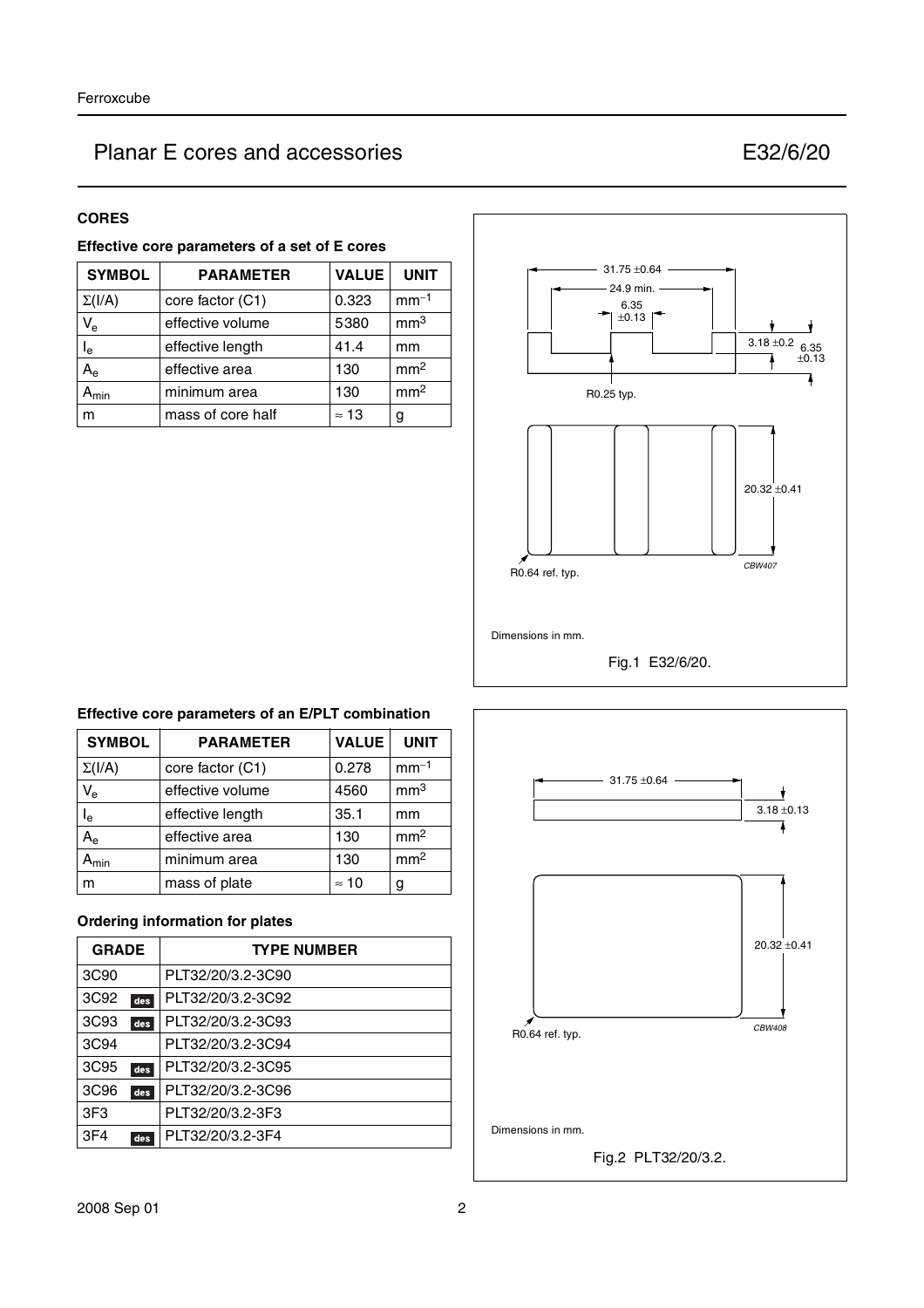## **Core halves for use in combination with an E core**

 $A_L$  measured in combination with a non-gapped core half, clamping force for  $A_L$  measurements, 30 ±10 N, unless stated otherwise.

| <b>GRADE</b>    | $A_L$<br>(nH)                | $\mu_{\mathbf{e}}$ | <b>TOTAL AIR GAP</b><br>$(\mu m)$ | <b>TYPE NUMBER</b>   |
|-----------------|------------------------------|--------------------|-----------------------------------|----------------------|
| 3C90            | $160 \pm 3\%$ <sup>(1)</sup> | $\approx 41$       | $\approx$ 1200                    | E32/6/20-3C90-E160-E |
|                 | $250 \pm 3\%/1$              | $\approx 64$       | $\approx 700$                     | E32/6/20-3C90-E250-E |
|                 | $315 + 3%$                   | $\approx 81$       | $\approx 550$                     | E32/6/20-3C90-A315-E |
|                 | 400 ±5%                      | $\approx 103$      | $\approx 450$                     | E32/6/20-3C90-A400-E |
|                 | 630 $\pm$ 8%                 | $\approx$ 162      | $\approx 260$                     | E32/6/20-3C90-A630-E |
|                 | 6425 ± 25%                   | $\approx$ 1650     | $\approx 0$                       | E32/6/20-3C90        |
| 3C92<br>des     | 5000 ± 25%                   | $\approx$ 1290     | $\approx 0$                       | E32/6/20-3C92        |
| 3C93<br>des     | 5900 ± 25%                   | $\approx$ 1520     | $\approx 0$                       | E32/6/20-3C93        |
| 3C94            | $160 \pm 3\%$ <sup>(1)</sup> | $\approx 41$       | $\approx$ 1200                    | E32/6/20-3C94-E160-E |
|                 | $250 \pm 3\%/1$              | $\approx 64$       | $\approx 700$                     | E32/6/20-3C94-E250-E |
|                 | $315 + 3%$                   | $\approx 81$       | $\approx 550$                     | E32/6/20-3C94-A315-E |
|                 | 400 $\pm$ 5%                 | $\approx 103$      | $\approx 450$                     | E32/6/20-3C94-A400-E |
|                 | 630 $\pm$ 8%                 | $\approx$ 162      | $\approx 260$                     | E32/6/20-3C94-A630-E |
|                 | 6425 ± 25%                   | $\approx$ 1650     | $\approx 0$                       | E32/6/20-3C94        |
| 3C95<br>des     | 7690 ± 25%                   | $\approx$ 1950     | $\approx$ 0                       | E32/6/20-3C95        |
| 3C96<br>des     | 6425 ± 25%                   | $\approx 1650$     | $\approx$ 0                       | E32/6/20-3C96        |
| 3F <sub>3</sub> | $160 \pm 3\%$ <sup>(1)</sup> | $\approx 41$       | $\approx$ 1200                    | E32/6/20-3F3-E160-E  |
|                 | $250 \pm 3\%$ <sup>(1)</sup> | $\approx 64$       | $\approx 700$                     | E32/6/20-3F3-E250-E  |
|                 | $315 + 3%$                   | $\approx 81$       | $\approx 550$                     | E32/6/20-3F3-A315-E  |
|                 | 400 $\pm$ 5%                 | $\approx 103$      | $\approx 450$                     | E32/6/20-3F3-A400-E  |
|                 | 630 ±8%                      | $\approx$ 162      | $\approx 260$                     | E32/6/20-3F3-A630-E  |
|                 | 5900 ± 25%                   | $\approx$ 1520     | $\approx 0$                       | E32/6/20-3F3         |
| 3F4<br>des      | $160 \pm 3\%$ <sup>(1)</sup> | $\approx 41$       | $\approx$ 1200                    | E32/6/20-3F4-E160-E  |
|                 | $250 \pm 3\%$ <sup>(1)</sup> | $\approx 64$       | $\approx 700$                     | E32/6/20-3F4-E250-E  |
|                 | $315 + 3%$                   | $\approx 81$       | $\approx 550$                     | E32/6/20-3F4-A315-E  |
|                 | 400 $\pm$ 5%                 | $\approx$ 103      | $\approx 450$                     | E32/6/20-3F4-A400-E  |
|                 | 630 $\pm$ 8%                 | $\approx 162$      | $\approx 260$                     | E32/6/20-3F4-A630-E  |
|                 | 3200 ± 25%                   | $\approx 820$      | $\approx 0$                       | E32/6/20-3F4         |

## **Note**

1. Measured in combination with an equal gapped E core half, clamping force for  $A_L$  measurements, 30 ±10 N.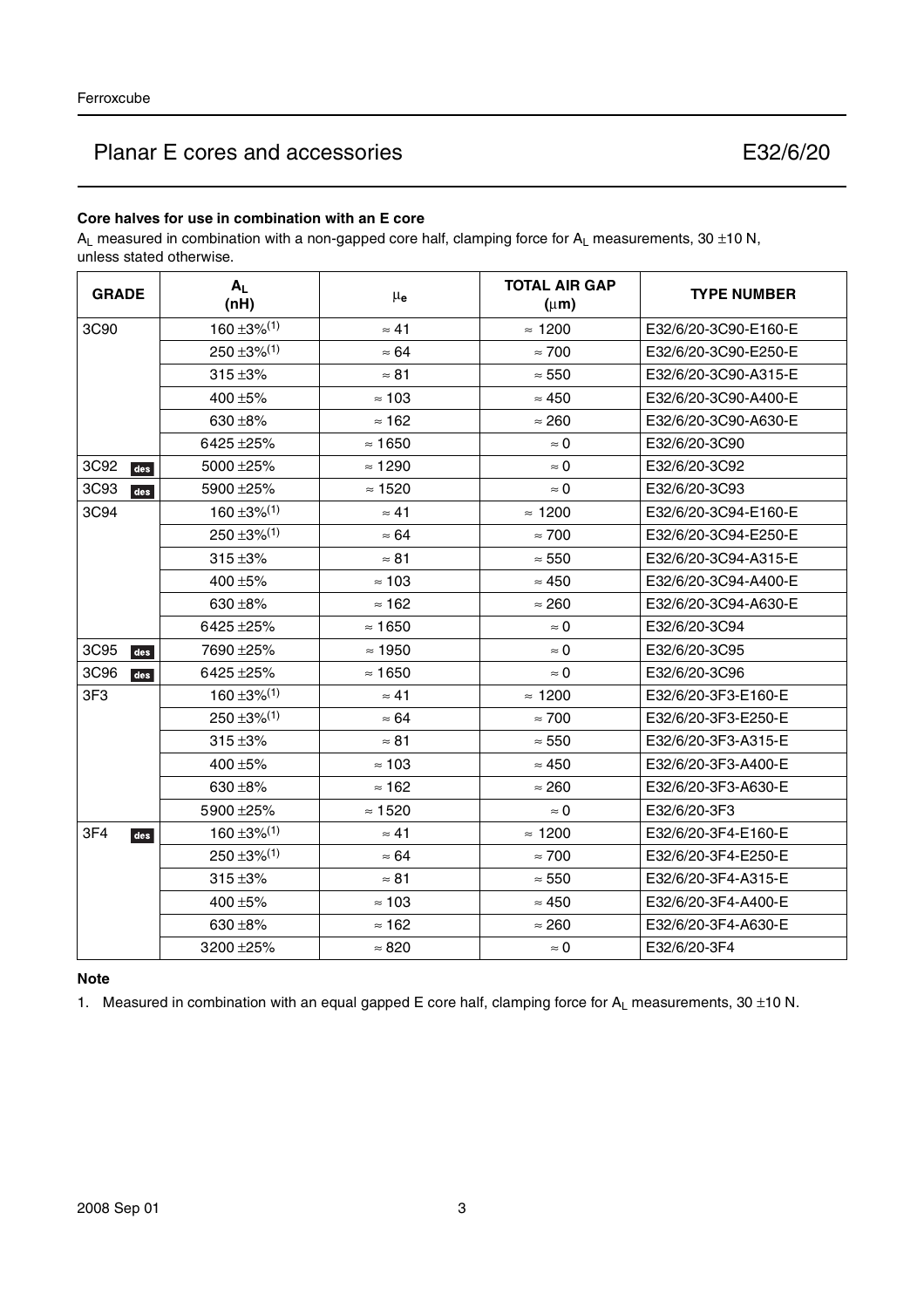## **Core halves for use in combination with a plate (PLT)**

 $A_L$  measured in combination with a plate (PLT), clamping force for  $A_L$  measurements, 30 ±10 N.

| <b>GRADE</b> | $A_L$<br>(nH) | μe             | <b>AIR GAP</b><br>$(\mu m)$ | <b>TYPE NUMBER</b>   |
|--------------|---------------|----------------|-----------------------------|----------------------|
| 3C90         | $160 + 3%$    | $\approx 35$   | $\approx$ 1200              | E32/6/20-3C90-A160-P |
|              | 250 ±3%       | $\approx 55$   | $\approx 700$               | E32/6/20-3C90-A250-P |
|              | $315 + 3%$    | $\approx 69$   | $\approx 550$               | E32/6/20-3C90-A315-P |
|              | 400 ±5%       | $\approx 87$   | $\approx 450$               | E32/6/20-3C90-A400-P |
|              | 630 $\pm$ 8%  | $\approx$ 138  | $\approx 260$               | E32/6/20-3C90-A630-P |
|              | 7350 ± 25%    | $\approx$ 1610 | $\approx 0$                 | E32/6/20-3C90        |
| 3C92<br>des  | 5760 ± 25%    | $\approx$ 1270 | $\approx 0$                 | E32/6/20-3C92        |
| 3C93<br>des  | 6780 ± 25%    | $\approx 1500$ | $\approx 0$                 | E32/6/20-3C93        |
| 3C94         | 160 ±3%       | $\approx 35$   | $\approx$ 1200              | E32/6/20-3C94-A160-P |
|              | 250 ±3%       | $\approx 55$   | $\approx 700$               | E32/6/20-3C94-A250-P |
|              | $315 + 3%$    | $\approx 69$   | $\approx 550$               | E32/6/20-3C94-A315-P |
|              | 400 ±5%       | $\approx 87$   | $\approx 450$               | E32/6/20-3C94-A400-P |
|              | 630 $\pm$ 8%  | $\approx$ 138  | $\approx 260$               | E32/6/20-3C94-A630-P |
|              | 7350 ± 25%    | $\approx 1610$ | $\approx 0$                 | E32/6/20-3C94        |
| 3C95<br>des  | $8750 + 25%$  | $\approx$ 1880 | $\approx 0$                 | E32/6/20-3C95        |
| 3C96<br>des  | 7350 ± 25%    | $\approx$ 1610 | $\approx$ 0                 | E32/6/20-3C96        |
| 3F3          | $160 + 3%$    | $\approx 35$   | $\approx$ 1200              | E32/6/20-3F3-A160-P  |
|              | $250 + 3%$    | $\approx 55$   | $\approx 700$               | E32/6/20-3F3-A250-P  |
|              | $315 + 3%$    | $\approx 69$   | $\approx 550$               | E32/6/20-3F3-A315-P  |
|              | 400 ±5%       | $\approx 87$   | $\approx 450$               | E32/6/20-3F3-A400-P  |
|              | 630 $\pm$ 8%  | $\approx$ 138  | $\approx 260$               | E32/6/20-3F3-A630-P  |
|              | 6780 ± 25%    | $\approx 1490$ | $\approx 0$                 | E32/6/20-3F3         |
| 3F4<br>des   | 160 $\pm$ 3%  | $\approx 35$   | $\approx$ 1200              | E32/6/20-3F4-A160-P  |
|              | 250 ±3%       | $\approx 55$   | $\approx 700$               | E32/6/20-3F4-A250-P  |
|              | $315 + 3%$    | $\approx 69$   | $\approx 550$               | E32/6/20-3F4-A315-P  |
|              | 400 ±5%       | $\approx 87$   | $\approx 450$               | E32/6/20-3F4-A400-P  |
|              | 630 $\pm$ 8%  | $\approx 138$  | $\approx 260$               | E32/6/20-3F4-A630-P  |
|              | 3700 ± 25%    | $\approx 810$  | $\approx 0$                 | E32/6/20-3F4         |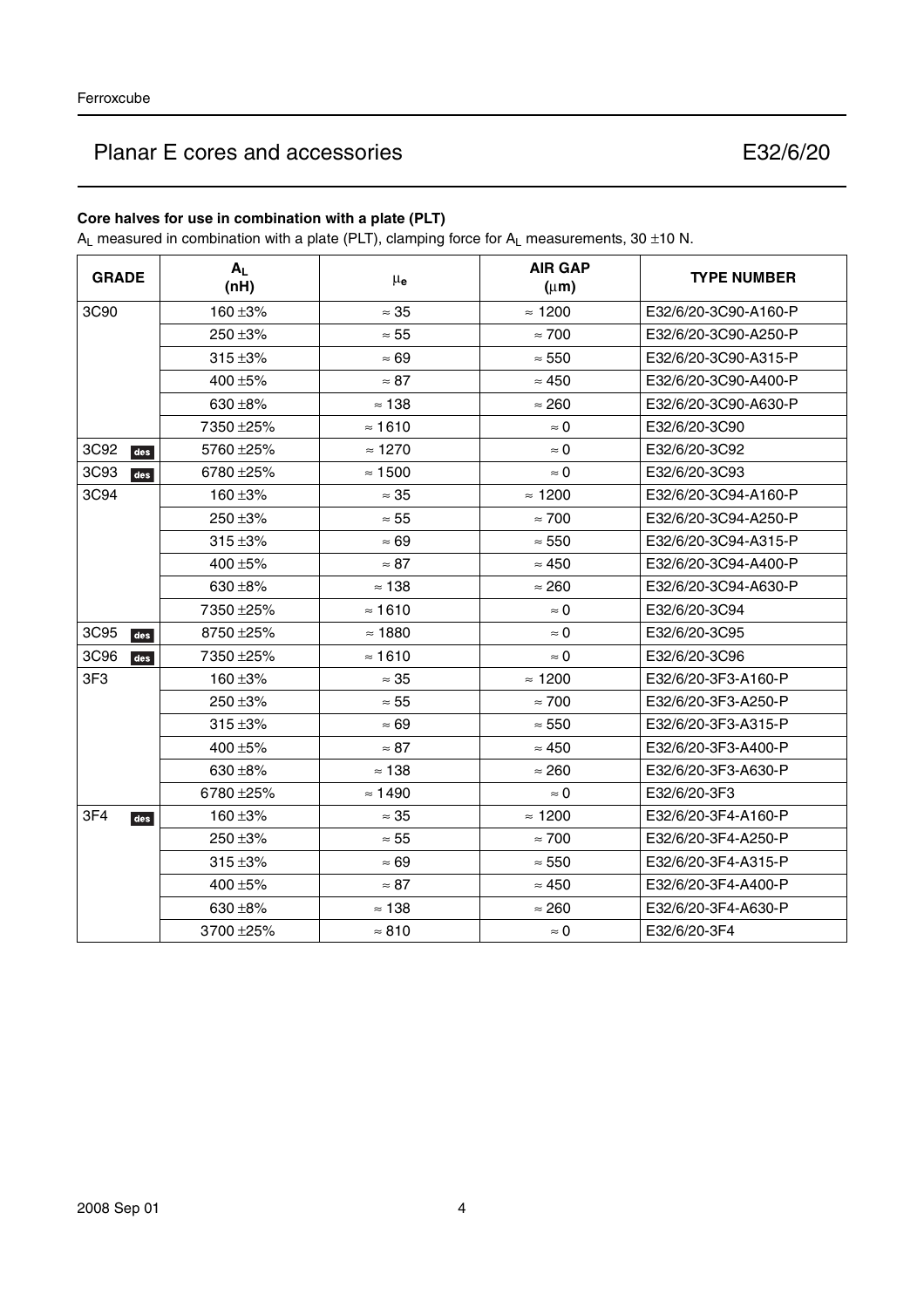|              | $B(mT)$ at                                      |                                                 |                                                | CORE LOSS (W) at                                |                                                |
|--------------|-------------------------------------------------|-------------------------------------------------|------------------------------------------------|-------------------------------------------------|------------------------------------------------|
| <b>GRADE</b> | $H = 250$ A/m;<br>$f = 10$ kHz;<br>$T = 100 °C$ | $f = 100$ kHz;<br>$B = 100$ mT;<br>$T = 100 °C$ | $f = 100$ kHz;<br>$B = 200 mT;$<br>$T = 25 °C$ | $f = 100$ kHz;<br>$B = 200 mT;$<br>$T = 100 °C$ | $f = 400$ kHz;<br>$B = 50 mT;$<br>$T = 100 °C$ |
| E+E32-3C90   | $\geq$ 320                                      | $\leq 0.65$                                     |                                                |                                                 |                                                |
| E+PLT32-3C90 | $\geq$ 320                                      | $\leq 0.55$                                     |                                                |                                                 |                                                |
| E+E32-3C92   | $\geq$ 370                                      | $\leq 0.48$                                     | —                                              | $\leq$ 3.4                                      |                                                |
| E+PLT32-3C92 | $\geq$ 370                                      | $\leq 0.41$                                     | —                                              | $\leq$ 2.9                                      |                                                |
| E+E32-3C93   | $\geq$ 320                                      | $\leq 0.48^{(1)}$                               |                                                | $\leq 3.4^{(1)}$                                |                                                |
| E+PLT32-3C93 | $\geq$ 320                                      | $\leq 0.41^{(1)}$                               |                                                | $\leq 2.9^{(1)}$                                |                                                |
| E+E32-3C94   | $\geq$ 320                                      | $\leq 0.48$                                     |                                                | $\leq$ 3.4                                      |                                                |
| E+PLT32-3C94 | $\geq$ 320                                      | $\leq 0.41$                                     |                                                | $\leq 2.9$                                      |                                                |
| E+E32-3C95   | $\geq 320$                                      |                                                 | $\leq$ 3.17                                    | $\leq 3.0$                                      |                                                |
| E+PLT32-3C95 | $\geq$ 320                                      | —                                               | $\leq 2.69$                                    | $\leq$ 2.55                                     |                                                |
| E+E32-3C96   | $\geq$ 320                                      | $\leq 0.36$                                     | —                                              | $≤ 2.6$                                         | $\leq 0.9$                                     |
| E+PLT32-3C96 | $\geq$ 320                                      | $\leq 0.3$                                      |                                                | $\leq$ 2.2                                      | $\leq 0.8$                                     |
| E+E32-3F3    | $\geq$ 300                                      | $\leq 0.65$                                     |                                                |                                                 | $\leq 1.0$                                     |
| E+PLT32-3F3  | $\geq$ 300                                      | $\leq 0.6$                                      |                                                |                                                 | $\leq 0.85$                                    |
| E+E32-3F4    | $\geq$ 250                                      |                                                 |                                                |                                                 |                                                |
| E+PLT32-3F4  | $\geq$ 250                                      |                                                 |                                                |                                                 |                                                |

### **Properties of core sets under power conditions**

1. Measured at 140 °C.

## **Properties of core sets under power conditions (continued)**

|              | $B(mT)$ at                                      |                                                | CORE LOSS (W) at                                |                                              |                                                     |
|--------------|-------------------------------------------------|------------------------------------------------|-------------------------------------------------|----------------------------------------------|-----------------------------------------------------|
| <b>GRADE</b> | $H = 250$ A/m;<br>$f = 10$ kHz;<br>$T = 100 °C$ | $f = 500$ kHz;<br>$B = 50 mT;$<br>$T = 100 °C$ | $f = 500$ kHz;<br>$B = 100 mT;$<br>$T = 100 °C$ | $f = 1$ MHz;<br>$B = 30$ mT;<br>$T = 100 °C$ | $f = 3$ MHz;<br>$\ddot{B}$ = 10 mT;<br>$T = 100 °C$ |
| E+E32-3C96   | $\geq$ 320                                      | $\leq 2.0$                                     |                                                 |                                              |                                                     |
| E+PLT32-3C96 | $\geq$ 320                                      | $\leq 1.7$                                     |                                                 |                                              |                                                     |
| E+E32-3F3    | $\geq 300$                                      |                                                |                                                 |                                              |                                                     |
| E+PLT32-3F3  | $\geq$ 300                                      |                                                |                                                 |                                              |                                                     |
| E+E32-3F4    | $\geq$ 250                                      |                                                |                                                 | $≤ 1.6$                                      | $\leq$ 2.5                                          |
| E+PLT32-3F4  | $\geq$ 250                                      |                                                |                                                 | $≤ 1.36$                                     | $\leq$ 2.2                                          |